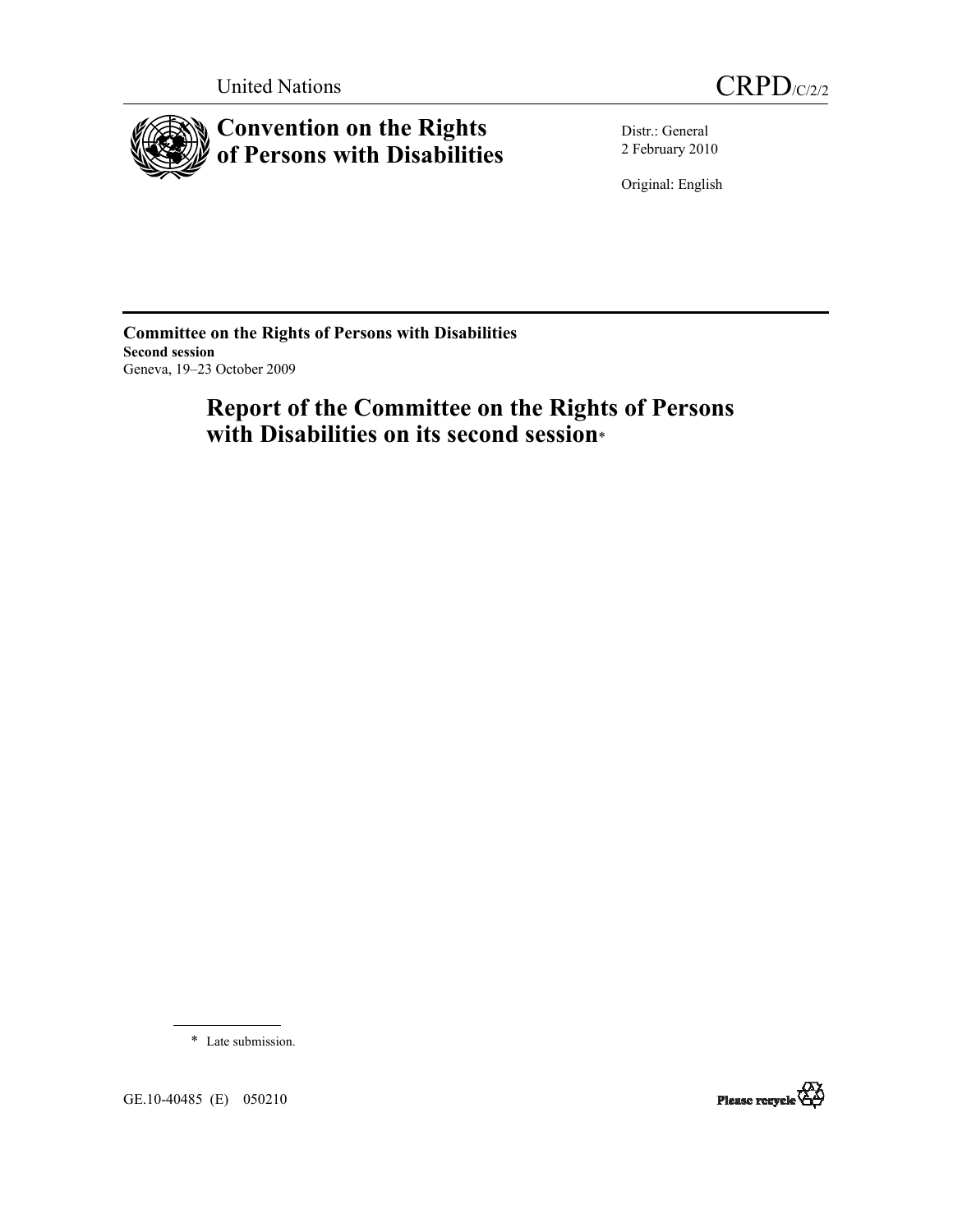## Contents

|      |                                                                            | Paragraphs | Page           |
|------|----------------------------------------------------------------------------|------------|----------------|
| L    |                                                                            | $1 - 8$    | 3              |
|      | States parties to the Convention on the Rights of Persons<br>А.            | $1 - 2$    | 3              |
|      | В.                                                                         | $3 - 4$    | 3              |
|      | C.                                                                         | 5          | 3              |
|      | D.                                                                         | 6          | 3              |
|      | Е.                                                                         | $7 - 8$    | 4              |
| H.   |                                                                            | $9 - 25$   | $\overline{4}$ |
|      | А.                                                                         | $9 - 10$   | 4              |
|      | $\mathbf{B}$ .                                                             | $11 - 15$  | $\overline{4}$ |
|      | C.                                                                         | $16 - 19$  | 4              |
|      | D.                                                                         | $20 - 21$  | 5              |
|      | Е.                                                                         | $22 - 24$  | 5              |
|      | $F_{\rm c}$                                                                | 25         | 6              |
| III. |                                                                            | $26 - 27$  | 6              |
|      | $\mathsf{A}$ .                                                             | 26         | 6              |
|      | Schedule of work of the second session of the Conference<br>$\mathbf{B}$ . | 27         | 6              |

### Annexes

|      | States parties to the Convention and the Optional Protocol at the time of the |    |
|------|-------------------------------------------------------------------------------|----|
| Н.   | Membership of the Committee on the Rights of Persons with Disabilities and    | 12 |
| III. |                                                                               | 13 |
| IV.  |                                                                               | 14 |
| V    |                                                                               |    |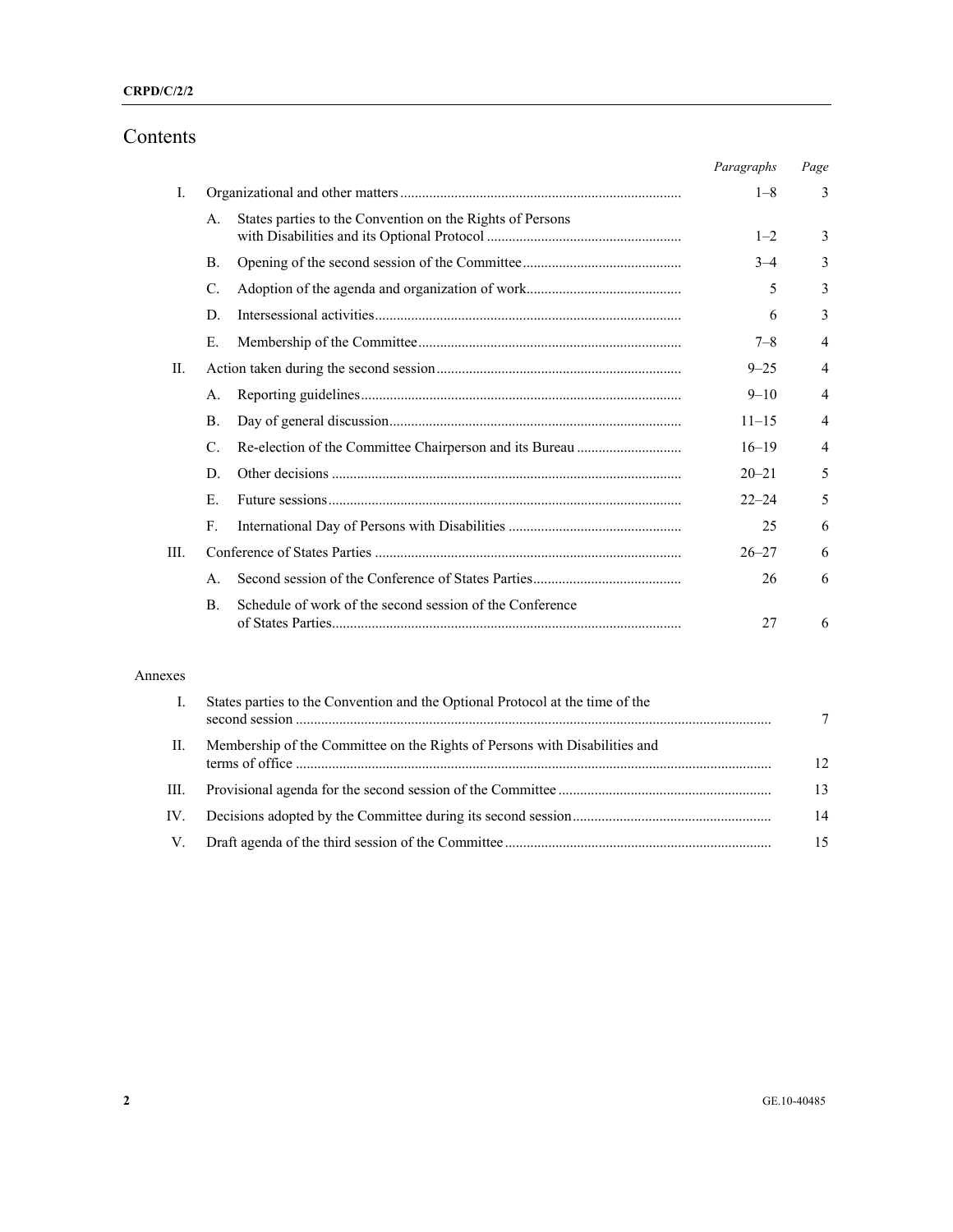## **I. Organizational and other matters**

### **A. States parties to the Convention on the Rights of Persons with Disabilities and its Optional Protocol**

1. As at 23 October 2009, the closing date of the second session of the Committee on the Rights of Persons with Disabilities, there were 71 States parties to the Convention on the Rights of Persons with Disabilities and 45 States parties to its Optional Protocol. The Convention and its Optional Protocol were adopted by the General Assembly in its resolution 61/611 of 13 December 2006 and opened for signature, ratification and accession on 30 March 2007. In accordance with its article 45, paragraph 1, the Convention entered into force on 3 May 2008. In accordance with its article 13, the Optional Protocol entered into force at the same time as the Convention, in accordance with article 13, paragraph 1, of the Optional Protocol.

2. A list of States parties to the Convention and a list of States parties to the Optional Protocol are contained in annex I of this report.

### **B. Opening of the second session of the Committee**

3. The session was opened by the Chief of the Human Rights Treaties Branch, Ibrahim Salama, who emphasized the important focus of the work of the Committee on the Rights of Persons with Disabilities, particularly the adoption of the core documents, and assured the members of his commitment, and of that of his Office, to fully comply with the spirit of the Convention. He encouraged them to continue the momentum of the Convention, which he considered a key to guaranteeing equal protection to the rights of the persons with disabilities.

4. The Chair of the Committee, Mohammed Al-Tarawneh, delivered an opening speech, welcoming everyone to the second session, and he spoke about the importance of finalizing the core documents of the Committee to prepare for the arrival of the reports of States parties in 2011. He also emphasized the importance of working together: civil society, the many United Nations agencies and States parties alike, for the full implementation of the Convention.

### **C. Adoption of the agenda and organization of work**

5. The Committee reviewed and adopted the provisional agenda (CRPD/C/2/1), to include key issues relating to its work. The Committee also adopted the report on its first session (CRPD/C/1/1).

#### **D. Intersessional activities**

6. The Committee reviewed and adopted the report of intersessional activities, including the report of the Chairperson on the activities undertaken between the first and the second sessions and the draft reporting guidelines prepared by the working group on the reporting guidelines for States parties.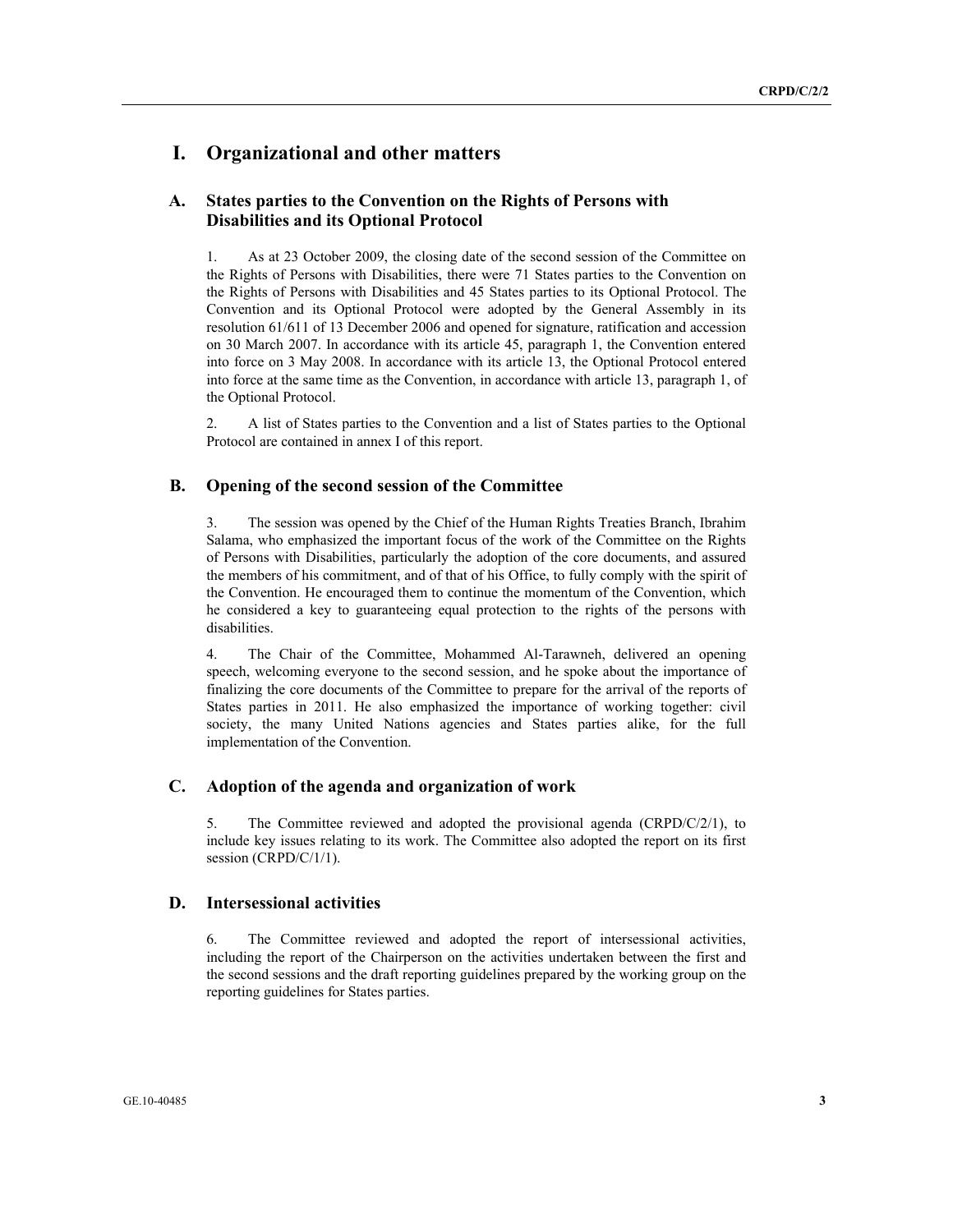#### **E. Membership of the Committee**

7. The Committee on the Rights of Persons with Disabilities was established in accordance with article 34, paragraph 1, of the Convention, with the first 12 members of the Committee being elected by the Conference of States Parties on 3 November 2008; second midterm elections are expected in September 2010.

8. A list of members of the Committee, indicating the duration of their terms of office, is contained in annex II of the present report. All members attended the session.

### **II. Action taken during the second session**

#### **A. Reporting guidelines**

9. The Committee used the following as its working languages: English, Spanish, Arabic, Chinese and French.

10. The Committee completed its discussion of various issues related to the reporting guidelines, and approved the final text with some amendments (see CRPD/C/2/3).

### **B. Day of general discussion**

11. On Wednesday 21 October, a day of general discussion was held at the Palais des Nations on the topic of article 12 of the Convention, equal recognition before the law. The discussion was attended by representatives of States parties, civil society, and other interested parties.

12. The day of general discussion was opened with a speech by the Chief of the Human Rights Treaties Branch, Ibrahim Salama. He welcomed all attendees, and expressed his support for the proceedings.

13. Opening remarks were then given by the Chair of the Committee, Mohammed Al-Tarawneh, who mentioned the importance of article 12, and looked forward to the constructive dialogue facilitated by the day of general discussion.

14. Presentations throughout the day were given by five non-governmental organizations (NGOs), the list of which is contained in the annex to the present document.

15. At the end of the day of general discussion, the Committee welcomed the participating entities in the day of general discussion, recognizing the valuable contributions of civil society, and expressed the hope that non-governmental organizations would continue to work with the Committee to promote further ratification and accession to the Convention and to its Optional Protocol.

#### **C. Re-election of the Committee Chairperson and its Bureau**

16. With reference to the election of the Committee Chairperson and its Bureau during the first session (CRPD/C/1/2, paras. 13 and 14), and the subsequent request by the Chairperson for legal advice by letter dated 10 March 2009, the Chairperson of the Committee, Mr. Al-Tarawneh, provided a letter from the High Commissioner for Human Rights, dated 22 April 2009 which stated, in accordance with advice received from the Office of Legal Affairs, that according to the definition of a simple majority as expressed in rule 14 of the Committee's draft provisional rules of procedure, no single candidate had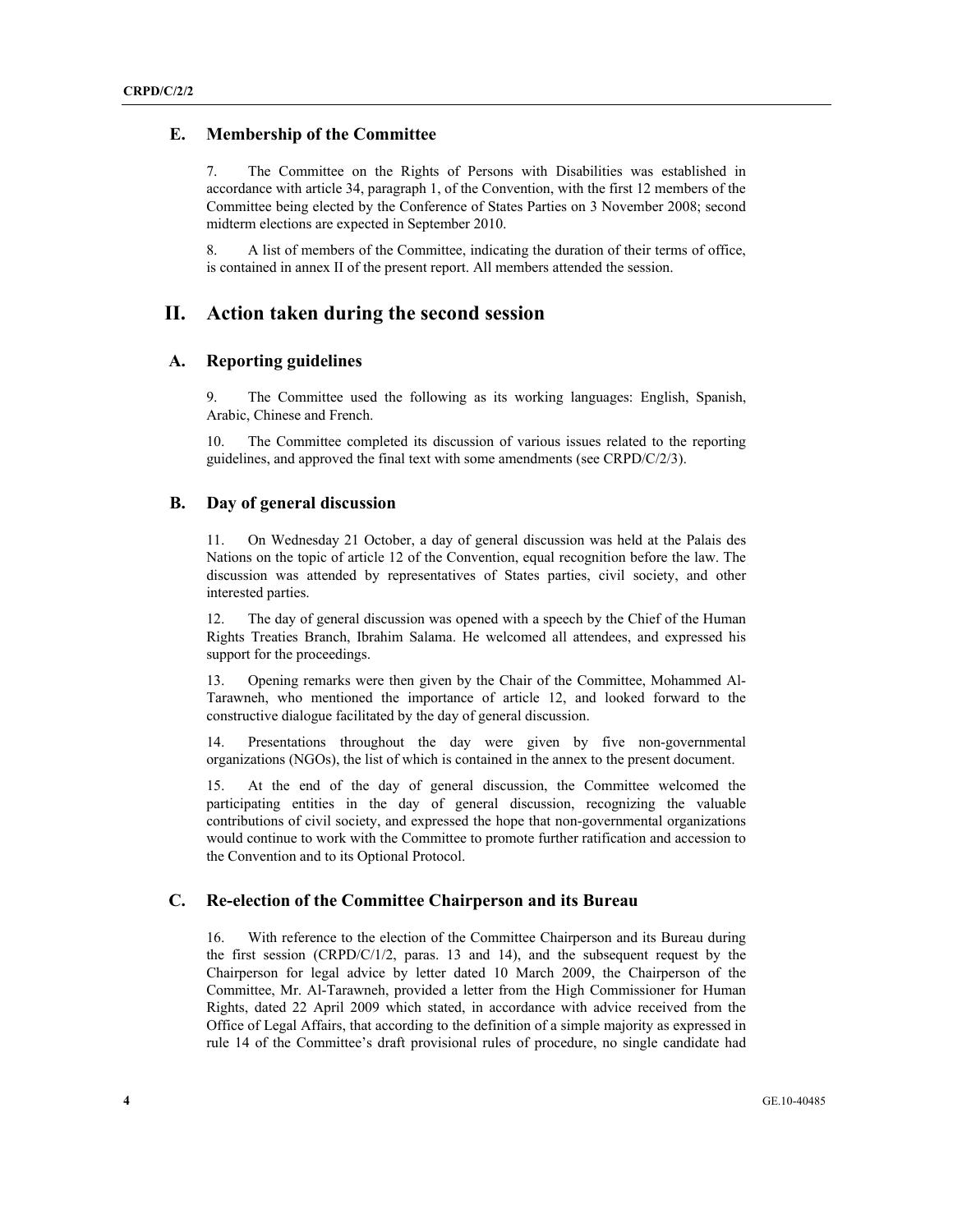obtained the majority required to be elected as Chair within the meaning of those rules during the previous elections on 24 February 2009. Moreover, it reflects the view of the Office of Legal Affairs that the agreement reached by the members in February 2009, to the effect that Mohammed Al-Tarawneh would act as the Committee's Chairperson during the first year and Ana Pelaez-Narvaez would act as the Chairperson during the second year, with both serving as Vice-Chairperson during the second and first year, respectively, was inconsistent with rules 14 and 15. Nevertheless, the advice indicated that it was ultimately for the Committee to decide on the future course of action. The Committee decided to conduct a second ballot between the two members who had received the most votes during the last elections.

17. After three rounds of balloting which each resulted in a tie, the Committee broke into informal consultations which resulted in the proposal to present a third candidate, Ronald McCallum, whose designation as Chairperson would command consensus, in tandem with the simultaneous withdrawal of both previous candidates.

18. By acclamation, Ronald McCallum was elected as Chairperson of the Committee on the Rights of Persons with Disabilities, effective at the beginning of its third session, on 22 February 2010.

19. Following the re-election process the Bureau was selected by consensus of the Committee. In recognition of their withdrawal, candidates Mr. Al-Tarawneh and Ms. Pelaez-Narvaez were chosen as Vice-Chairpersons, in addition to Ms. Jia Yang. Edah Maina was chosen as Rapporteur. All positions will be filled at the commencement of the third session on 22 February 2010. The members of the Bureau will thus be as follows:

| Chairperson:      | Ronald McCallum (Australia)  |
|-------------------|------------------------------|
| Vice-Chairperson: | Mohamed Al-Tarawneh (Jordan) |
| Vice-Chairperson: | Ana Pelaez-Narvaez (Spain)   |
| Vice-Chairperson: | Jia Yang (China)             |
| Rapporteur:       | Edah W. Maina (Kenya)        |

#### **D. Other decisions**

20. The Committee took a number of other decisions, which are listed below and in annex IV.

21. The Committee decided to adopt general remarks at the conclusion of the day of general discussion on article 12, and to return to the discussion of the issue at its third session.

#### **E. Future sessions**

22. In accordance with the calendar of conferences adopted by the General Assembly, the CRPD confirmed the date of its third session, from 22 to 26 February 2010 in Geneva.

23. The Committee again requested the secretariat to explore the possibility of holding some of its sessions in New York.

24. For its third session, the Committee decided on a provisional list of matters to be placed on the agenda (see annex V).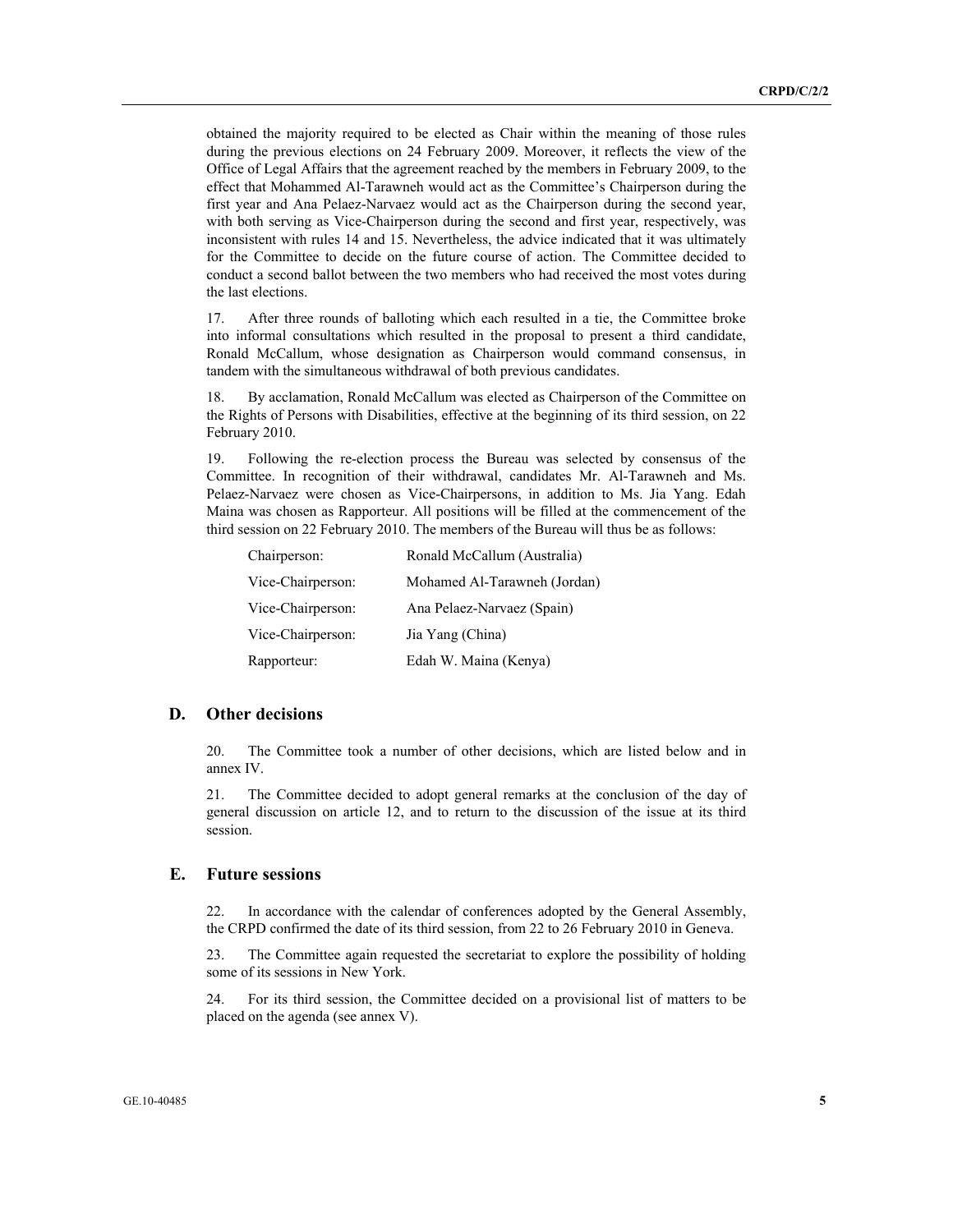### **F. International Day of Persons with Disabilities**

25. The Committee recognized the upcoming international day of persons with disabilities on 3 December 2009, and expressed its support and interest in providing letters encouraging action on the part of States around the world, NGOs and individuals to celebrate the occasion.

## **III. Conference of States Parties**

### **A. Second session of the Conference of States Parties**

26. From 2 to 4 September 2009, the Committee held the second session of its Conference of States Parties in New York. Six members of the Committee attended the session: Mr. Al-Tarawneh, Ms. Pelaez-Narvaez, Ms. Maina, Mr. Choudhury, Ms. Cisternas Reyes and Mr. Ursic.

## **B. Schedule of work of the second session of the Conference of States Parties**

27. The Conference of States Parties allowed two round-table discussions to be held, the first on accessibility and reasonable accommodation, and the second on equal recognition before the law, access to justice and supported decision-making.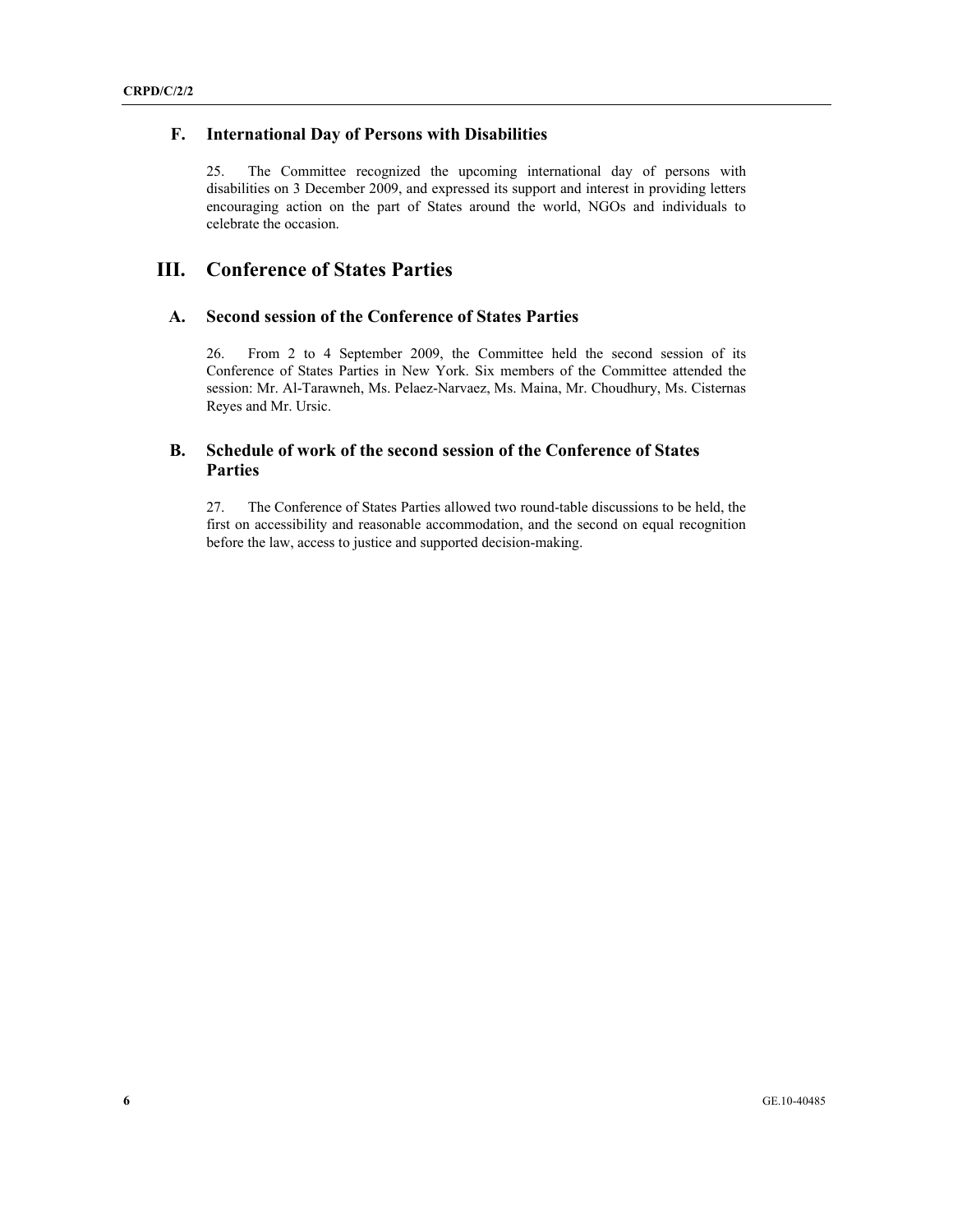## **Annexes**

# **Annex I**

| Participant              | Signature     | Formal confirmation <sup>c</sup> , accession <sup>a</sup> ,<br>ratification |
|--------------------------|---------------|-----------------------------------------------------------------------------|
| Algeria                  | 30 March 2007 |                                                                             |
| Andorra                  | 27 April 2007 |                                                                             |
| Antigua and Barbuda      | 30 March 2007 |                                                                             |
| Argentina                | 30 March 2007 | 2 Sept. 2008                                                                |
| Armenia                  | 30 March 2007 |                                                                             |
|                          |               |                                                                             |
| Australia                | 30 March 2007 | 17 July 2008                                                                |
| Austria                  | 30 March 2007 | 26 Sept. 2008                                                               |
| Azerbaijan               | 9 Jan. 2008   | 28 Jan. 2009                                                                |
| Bahrain                  | 25 June 2007  |                                                                             |
| Bangladesh               | 9 May 2007    | 30 Nov. 2007                                                                |
| <b>Barbados</b>          | 19 July 2007  |                                                                             |
| Belgium                  | 30 March 2007 | 2 July 2009                                                                 |
| Benin                    | 8 Feb. 2008   |                                                                             |
| Bolivia (Plurinational   |               |                                                                             |
| State of)                | 13 Aug. 2007  | 16 Nov. 2009                                                                |
| Bosnia and Herzegovina   | 29 July 2009  |                                                                             |
|                          |               |                                                                             |
| <b>Brazil</b>            | 30 March 2007 | 1 Aug. 2008                                                                 |
| Brunei Darussalam        | 18 Dec. 2007  |                                                                             |
| Bulgaria                 | 27 Sept. 2007 |                                                                             |
| Burkina Faso             | 23 May 2007   | 23 July 2009                                                                |
| Burundi                  | 26 April 2007 |                                                                             |
| Cambodia                 | 1 Oct. 2007   |                                                                             |
| Cameroon                 | 1 Oct. 2008   |                                                                             |
| Canada                   | 30 March 2007 |                                                                             |
|                          | 30 March 2007 |                                                                             |
| Cape Verde               |               |                                                                             |
| Central African Republic | 9 May 2007    |                                                                             |
| Chile                    | 30 March 2007 | 29 July 2008                                                                |
| China                    | 30 March 2007 | 1 Aug. 2008                                                                 |
| Colombia                 | 30 March 2007 |                                                                             |
| Comoros                  | 26 Sept. 2007 |                                                                             |
| Congo                    | 30 March 2007 |                                                                             |

### **States parties to the Convention and the Optional Protocol at the time of the second session**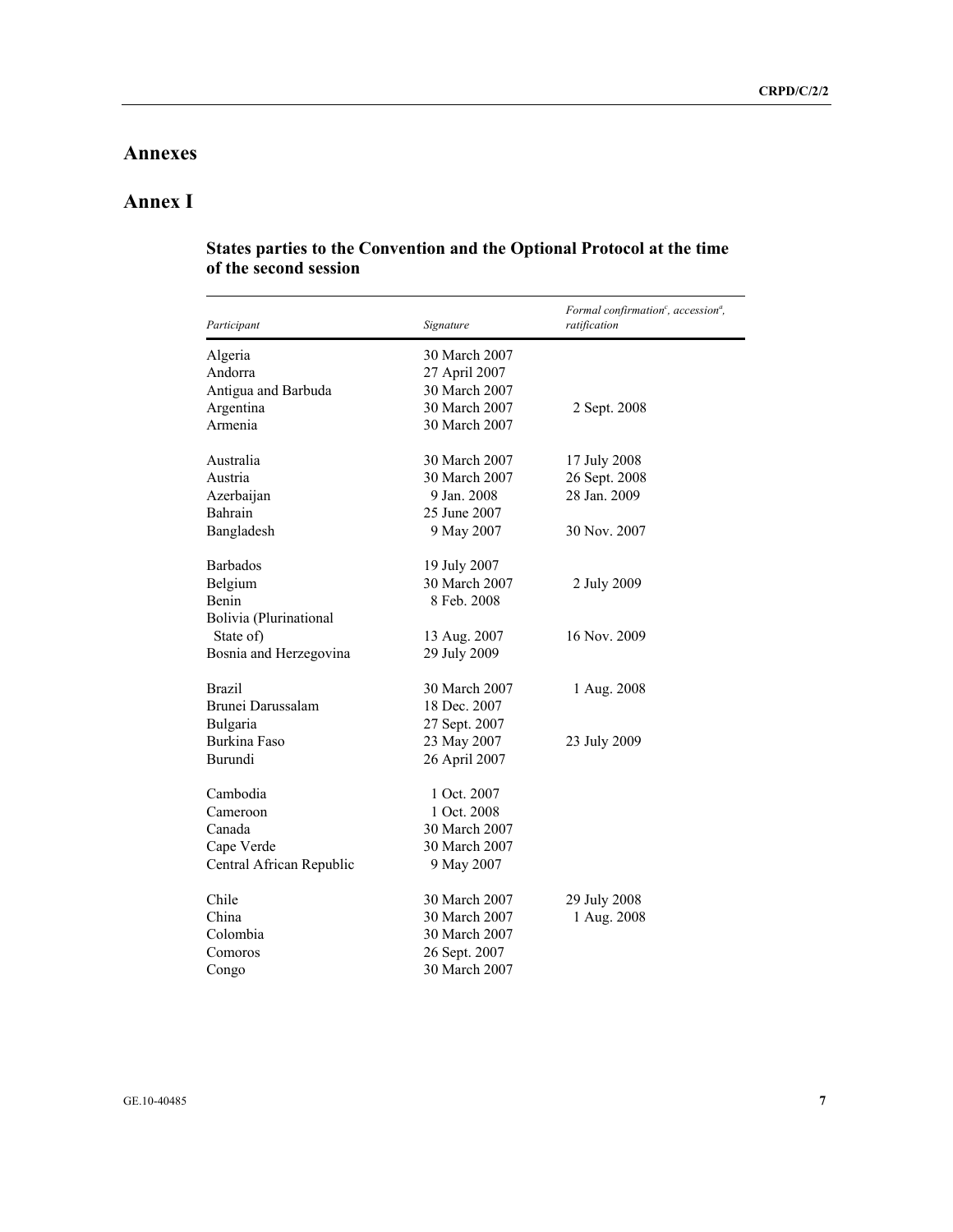| Participant                | Signature     | Formal confirmation <sup>c</sup> , accession <sup>a</sup> ,<br>ratification |
|----------------------------|---------------|-----------------------------------------------------------------------------|
| Cook Islands               |               | 8 May 2009 <sup>a</sup>                                                     |
| Costa Rica                 | 30 March 2007 | 1 Oct. 2008                                                                 |
| Côte d'Ivoire              | 7 June 2007   |                                                                             |
| Croatia                    | 30 March 2007 | 15 Aug. 2007                                                                |
| Cuba                       | 26 April 2007 | 6 Sept. 2007                                                                |
| Cyprus                     | 30 March 2007 |                                                                             |
| Czech Republic             | 30 March 2007 | 28 Sept. 2009                                                               |
| Denmark                    | 30 March 2007 | 24 July 2009                                                                |
| Dominica                   | 30 March 2007 |                                                                             |
| Dominican Republic         | 30 March 2007 | 18 Aug. 2009                                                                |
| Ecuador                    | 30 March 2007 | 3 April 2008                                                                |
| Egypt                      | 4 April 2007  | 14 April 2008                                                               |
| El Salvador                | 30 March 2007 | 14 Dec. 2007                                                                |
| Estonia                    | 25 Sept. 2007 |                                                                             |
| Ethiopia                   | 30 March 2007 |                                                                             |
| European Community         | 30 March 2007 |                                                                             |
| Finland                    | 30 March 2007 |                                                                             |
| France                     | 30 March 2007 |                                                                             |
| Gabon                      | 30 March 2007 | 1 Oct. 2007                                                                 |
| Georgia                    | 10 July 2009  |                                                                             |
| Germany                    | 30 March 2007 | 24 Feb. 2009                                                                |
| Ghana                      | 30 March 2007 |                                                                             |
| Greece                     | 30 March 2007 |                                                                             |
| Guatemala                  | 30 March 2007 | 7 April 2009                                                                |
| Guinea                     | 16 May 2007   | 8 Feb. 2008                                                                 |
| Guyana                     | 11 April 2007 |                                                                             |
| Haiti                      |               | 23 July 2009 <sup>a</sup>                                                   |
| Honduras                   | 30 March 2007 | 14 April 2008                                                               |
| Hungary                    | 30 March 2007 | 20 July 2007                                                                |
| Iceland                    | 30 March 2007 |                                                                             |
| India                      | 30 March 2007 | 1 Oct. 2007                                                                 |
| Indonesia                  | 30 March 2007 |                                                                             |
| Iran (Islamic Republic of) |               | 23 Oct. 2009 <sup>a</sup>                                                   |
| Ireland                    | 30 March 2007 |                                                                             |
| Israel                     | 30 March 2007 |                                                                             |
| Italy                      | 30 March 2007 | 15 May 2009                                                                 |
| Jamaica                    | 30 March 2007 | 30 March 2007                                                               |
| Japan                      | 28 Sept. 2007 |                                                                             |
| Jordan                     | 30 March 2007 | 31 March 2008                                                               |
| Kazakhstan                 | 11 Dec. 2008  |                                                                             |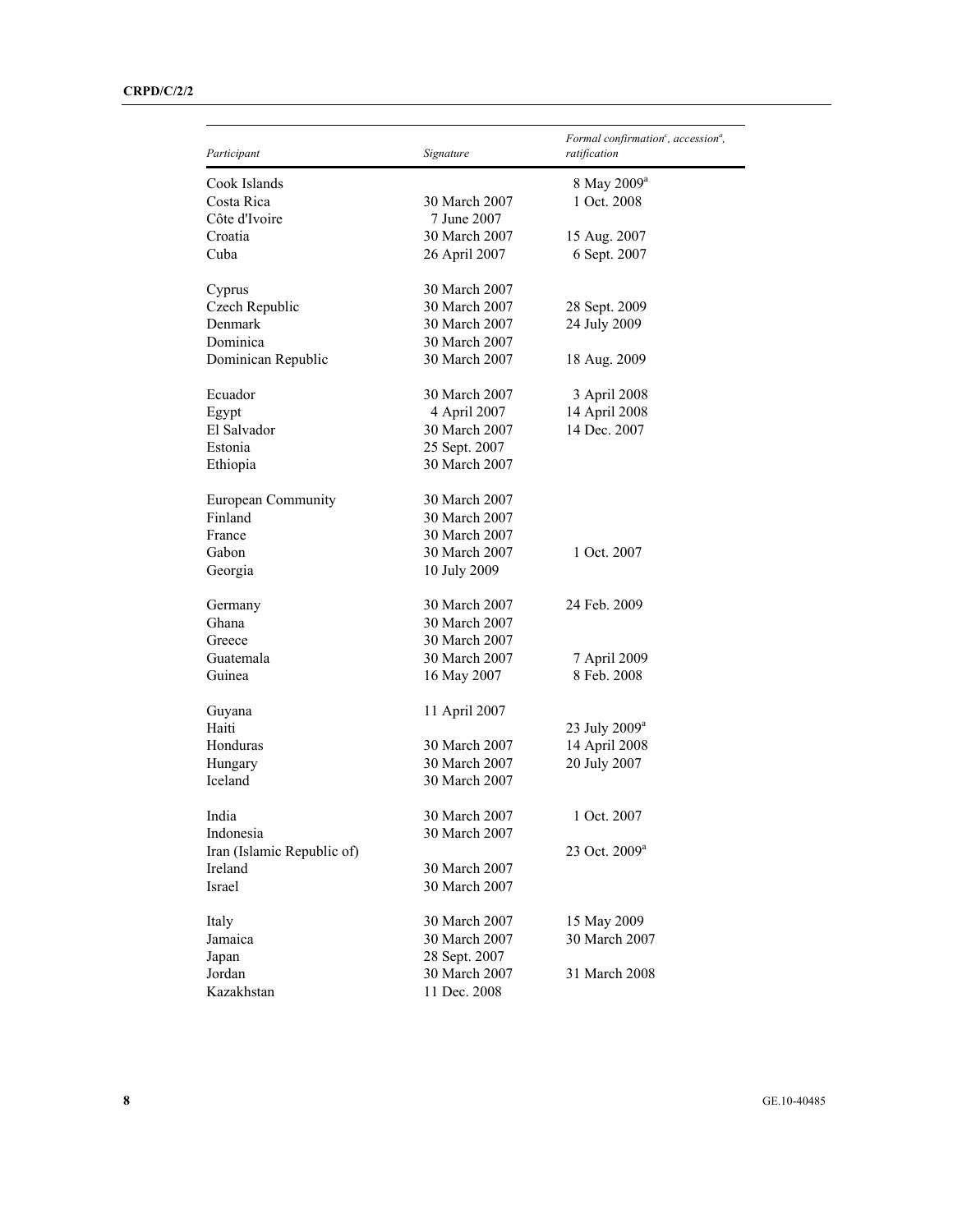| Participant                      | Signature     | Formal confirmation <sup>c</sup> , accession <sup>a</sup> ,<br>ratification |
|----------------------------------|---------------|-----------------------------------------------------------------------------|
| Kenya                            | 30 March 2007 | 19 May 2008                                                                 |
| Lao People's Democratic Republic | 15 Jan. 2008  | 25 Sept. 2009                                                               |
| Latvia                           | 18 July 2008  |                                                                             |
| Lebanon                          | 14 June 2007  |                                                                             |
| Lesotho                          |               | 2 Dec. 2008 <sup>a</sup>                                                    |
| Liberia                          | 30 March 2007 |                                                                             |
| Libyan Arab Jamahiriya           | 1 May 2008    |                                                                             |
| Lithuania                        | 30 March 2007 |                                                                             |
| Luxembourg                       | 30 March 2007 |                                                                             |
| Madagascar                       | 25 Sept. 2007 |                                                                             |
| Malawi                           | 27 Sept. 2007 | 27 Aug. 2009                                                                |
| Malaysia                         | 8 April 2008  |                                                                             |
| Maldives                         | 2 Oct. 2007   |                                                                             |
| Mali                             | 15 May 2007   | 7 April 2008                                                                |
| Malta                            | 30 March 2007 |                                                                             |
| Mauritius                        | 25 Sept. 2007 |                                                                             |
| Mexico                           | 30 March 2007 | 17 Dec. 2007                                                                |
| Monaco                           | 23 Sept. 2009 |                                                                             |
| Mongolia                         |               | 13 May 2009 <sup>a</sup>                                                    |
| Montenegro                       | 27 Sept. 2007 |                                                                             |
| Morocco                          | 30 March 2007 | 8 April 2009                                                                |
| Mozambique                       | 30 March 2007 |                                                                             |
| Namibia                          | 25 April 2007 | 4 Dec. 2007                                                                 |
| Nepal                            | 3 Jan. 2008   |                                                                             |
| Netherlands                      | 30 March 2007 |                                                                             |
| New Zealand                      | 30 March 2007 | 25 Sept. 2008                                                               |
| Nicaragua                        | 30 March 2007 | 7 Dec. 2007                                                                 |
| Niger                            | 30 March 2007 | 24 June 2008                                                                |
| Nigeria                          | 30 March 2007 |                                                                             |
| Norway                           | 30 March 2007 |                                                                             |
| Oman                             | 17 March 2008 | 6 Jan. 2009                                                                 |
| Pakistan                         | 25 Sept. 2008 |                                                                             |
| Panama                           | 30 March 2007 | 7 Aug. 2007                                                                 |
| Paraguay                         | 30 March 2007 | 3 Sept. 2008                                                                |
| Peru                             | 30 March 2007 | 30 Jan. 2008                                                                |
| Philippines                      | 25 Sept. 2007 | 15 April 2008                                                               |
| Poland                           | 30 March 2007 |                                                                             |
| Portugal                         | 30 March 2007 | 23 Sept. 2009                                                               |
| Qatar                            | 9 July 2007   | 13 May 2008                                                                 |
| Republic of Korea                | 30 March 2007 | 11 Dec. 2008                                                                |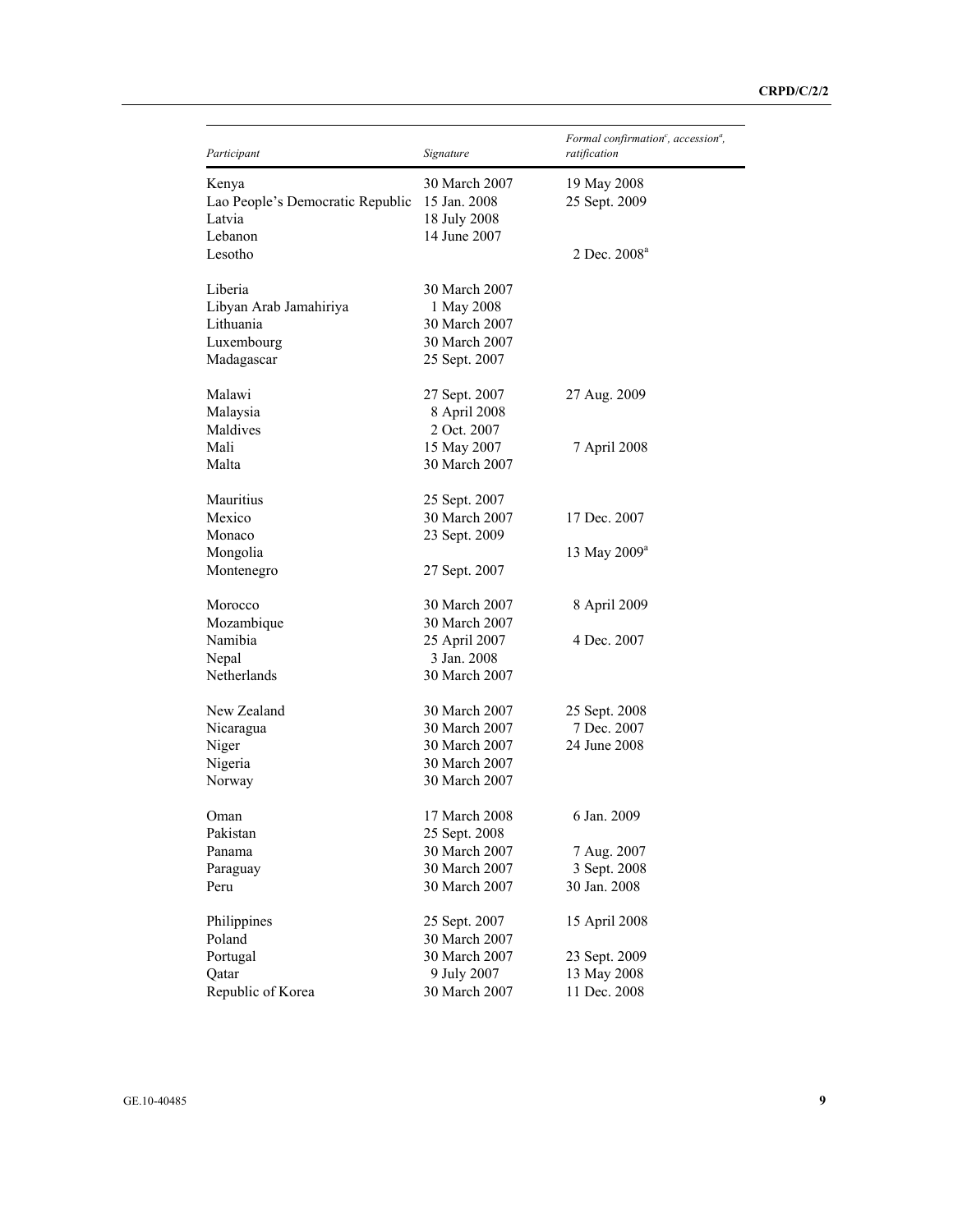| Participant                     | Signature     | Formal confirmation <sup>c</sup> , accession <sup>a</sup> ,<br>ratification |
|---------------------------------|---------------|-----------------------------------------------------------------------------|
| Republic of Moldova             | 30 March 2007 |                                                                             |
| Romania                         | 26 Sept. 2007 |                                                                             |
| <b>Russian Federation</b>       | 24 Sept. 2008 |                                                                             |
| Rwanda                          |               | 15 Dec. 2008 <sup>a</sup>                                                   |
| San Marino                      | 30 March 2007 | 22 Feb. 2008                                                                |
|                                 |               |                                                                             |
| Saudi Arabia                    |               | 24 June 2008 <sup>a</sup>                                                   |
| Senegal                         | 25 April 2007 |                                                                             |
| Serbia                          | 17 Dec. 2007  | 31 July 2009                                                                |
| Seychelles                      | 30 March 2007 | 2 Oct. 2009                                                                 |
| Sierra Leone                    | 30 March 2007 |                                                                             |
| Slovakia                        | 26 Sept. 2007 |                                                                             |
| Slovenia                        | 30 March 2007 | 24 April 2008                                                               |
| Solomon Islands                 | 23 Sept. 2008 |                                                                             |
| South Africa                    | 30 March 2007 | 30 Nov. 2007                                                                |
| Spain                           | 30 March 2007 | 3 Dec. 2007                                                                 |
| Sri Lanka                       | 30 March 2007 |                                                                             |
| Sudan                           | 30 March 2007 | 24 April 2009                                                               |
| Suriname                        | 30 March 2007 |                                                                             |
| Swaziland                       | 25 Sept. 2007 |                                                                             |
| Sweden                          | 30 March 2007 | 15 Dec. 2008                                                                |
|                                 |               |                                                                             |
| Syrian Arab Republic            | 30 March 2007 | 10 July 2009                                                                |
| Thailand                        | 30 March 2007 | 29 July 2008                                                                |
| The former Yugoslav Republic    |               |                                                                             |
| of Macedonia                    | 30 March 2007 |                                                                             |
| Togo                            | 23 Sept. 2008 |                                                                             |
| Tonga                           | 15 Nov. 2007  |                                                                             |
| Trinidad and Tobago             | 27 Sept. 2007 |                                                                             |
| Tunisia                         | 30 March 2007 | 2 April 2008                                                                |
| Turkey                          | 30 March 2007 | 28 Sept. 2009                                                               |
| Turkmenistan                    |               | 4 Sept. 2008 <sup>a</sup>                                                   |
| Uganda                          | 30 March 2007 | 25 Sept. 2008                                                               |
| Ukraine                         | 24 Sept. 2008 |                                                                             |
| United Arab Emirates            | 8 Feb. 2008   |                                                                             |
| United Kingdom of Great Britain |               |                                                                             |
| and Northern Ireland            | 30 March 2007 | 8 June 2009                                                                 |
|                                 |               | 10 Nov. 2009                                                                |
| United Republic of Tanzania     | 30 March 2007 |                                                                             |
| United States of America        | 30 July 2009  |                                                                             |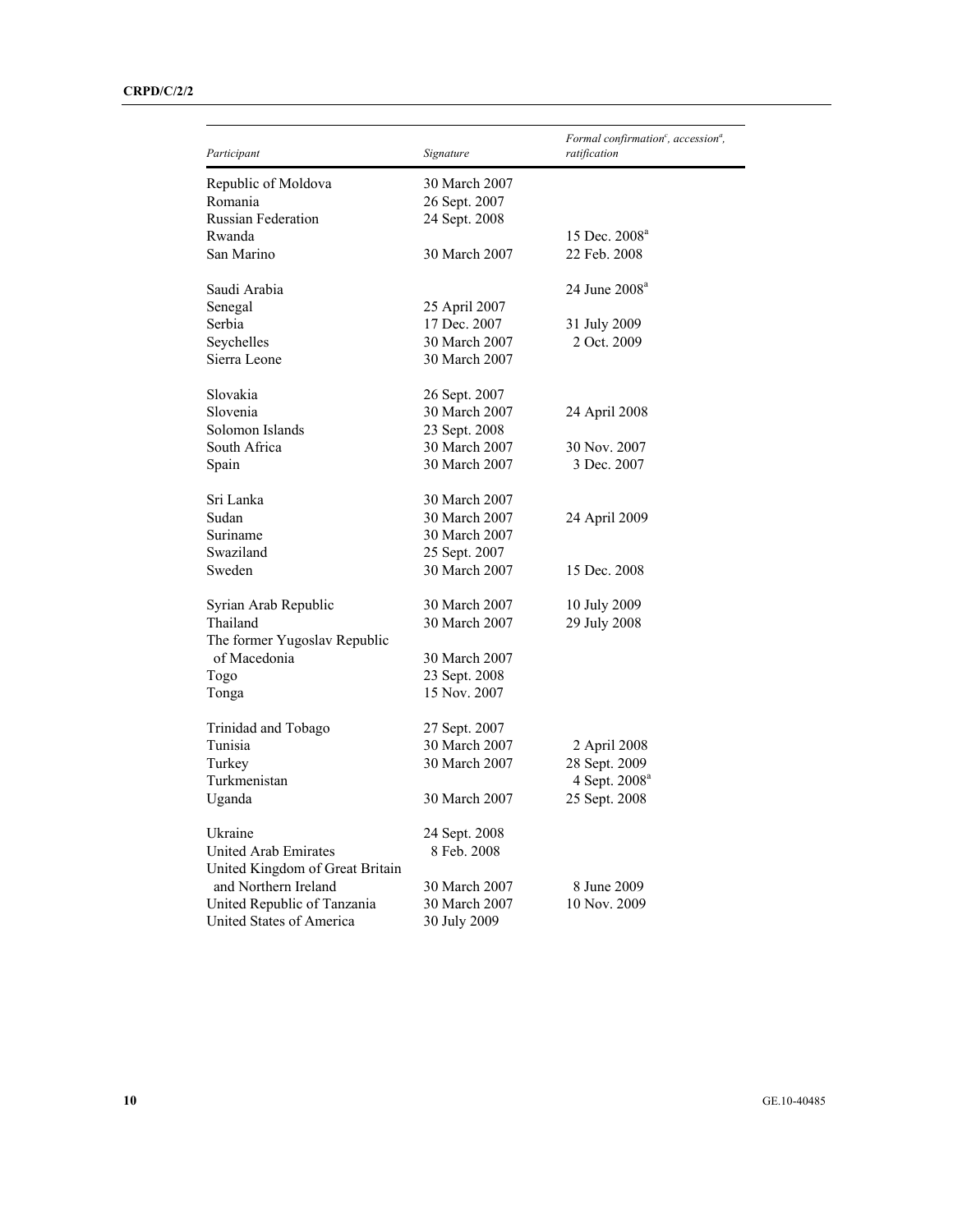| Participant | Signature     | Formal confirmation <sup>c</sup> , accession <sup>a</sup> ,<br>ratification |
|-------------|---------------|-----------------------------------------------------------------------------|
| Uruguay     | 3 April 2007  | 11 Feb. 2009                                                                |
| Uzbekistan  | 27 Feb. 2009  |                                                                             |
| Vanuatu     | 17 May 2007   | 23 Oct. 2008                                                                |
| Viet Nam    | 22 Oct. 2007  |                                                                             |
| Yemen       | 30 March 2007 | 26 March 2009                                                               |
| Zambia      | 9 May 2008    |                                                                             |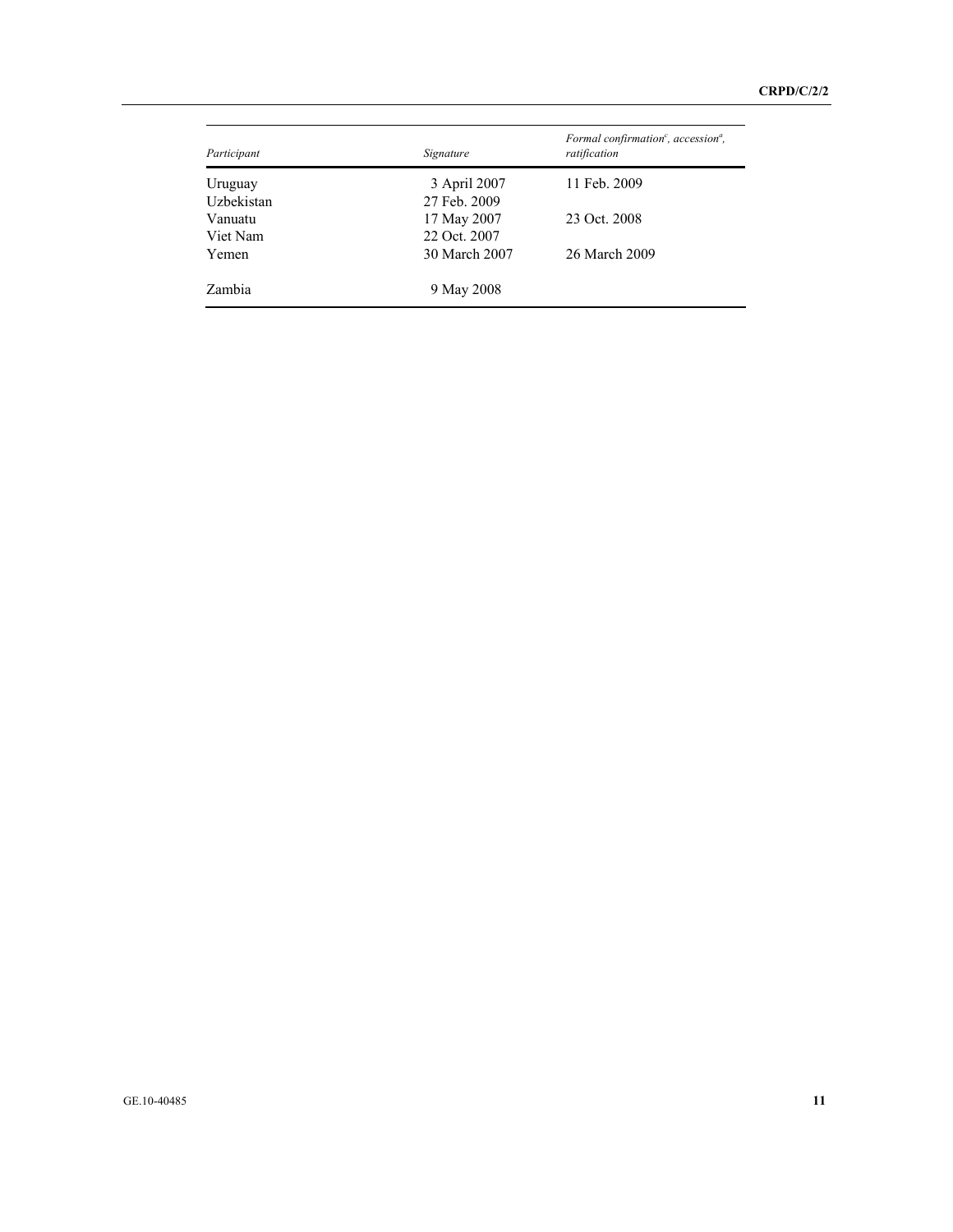# **Annex II**

## **Membership of the Committee on the Rights of Persons with Disabilities and terms of office**

| Name of member                    | State party | Term of office<br>Expires on 31 December |
|-----------------------------------|-------------|------------------------------------------|
| Ms. Amna Ali Al Suweidi           | Qatar       | 2012                                     |
| Mr. Mohammed Al-Tarawneh          | Jordan      | 2012                                     |
| Mr. Lotfi Ben Lallohom            | Tunisia     | 2010                                     |
| Mr. Monsur Ahmed Chowdhuri        | Bangladesh  | 2012                                     |
| Ms. Maria Soledad Cisternas-Reyes | Chile       | 2012                                     |
| Mr. György Könczei                | Hungary     | 2010                                     |
| Ms. Edah Wangechi <b>Maina</b>    | Kenya       | 2010                                     |
| Mr. Ronald McCallum               | Australia   | 2010                                     |
| Ms. Ana Peláez Narváez            | Spain       | 2012                                     |
| Mr. Germán Xavier Torres Correa   | Ecuador     | 2010                                     |
| Mr. Cveto Uršič                   | Slovenia    | 2010                                     |
| Ms. Jia Yang                      | China       | 2012                                     |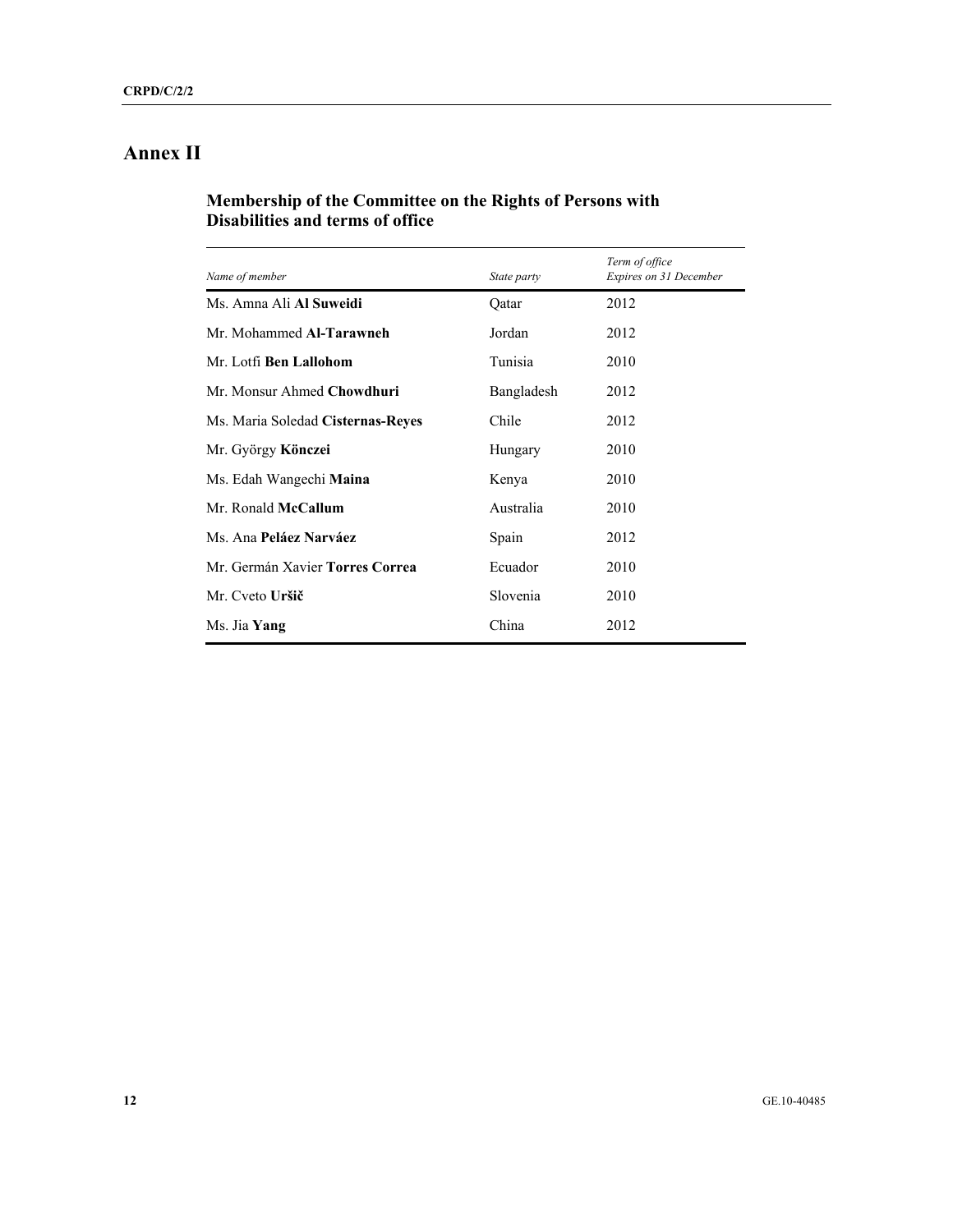## **Annex III**

### **Provisional agenda for the second session of the Committee**

- 1. Opening of the session and adoption of the agenda.
- 2. Adoption of the report of the first session of the Committee.
- 3. Report of the Chairperson on intersessional activities.
- 4. Ways and means of expediting the work of the Committee:
	- (a) Draft rules of procedure;
	- (b) Draft reporting guidelines and other working methods.
- 5. Day of general discussion on article 12.
- 6. Provisional agenda for the third session.
- 7. Adoption of the report of the second session.
- 8. Other matters.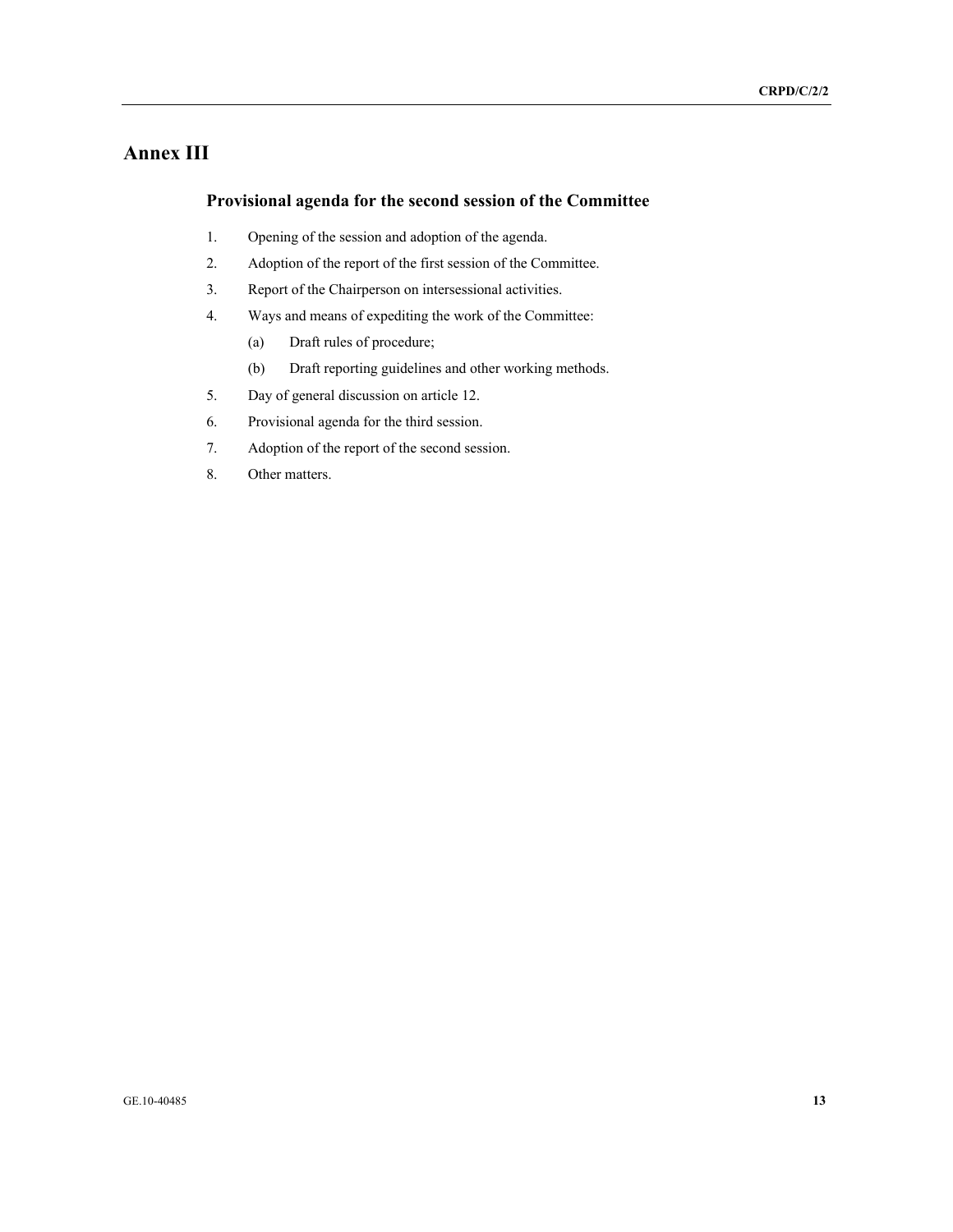## **Annex IV**

### **Decisions adopted by the Committee during its second session**

1. The Committee decided to adopt the draft reporting guidelines subject to a number of amendments, and send the text to all States parties and civil society at the same time.

2. The Committee decided to request the secretariat to assist in the preparation of materials to interface between United Nations bodies, States parties, and NGOs for the International Day of Disability on 3 December 2009.

3. The Committee decided to request again the secretariat to explore the possibility of holding a future Committee meeting in New York.

4. The Committee proposed and adopted the decision to assign a certain amount of time for follow-up discussions on the status of implementation of its previous decisions.

5. The Committee decided to discuss at its forthcoming third session the possibility of assigning a focal person for networking with the different treaty bodies.

6. The Committee requested the secretariat to consider the possibility to have access to public relations support when the situation requires.

7. The Committee decided to carefully study the comments and recommendations that were made during the day of general discussion, in particular the suggestion for the formulation and adoption of a general comment on article 12.

8. The Committee decided on the matters to be placed on the provisional agenda of the third session of the Committee.